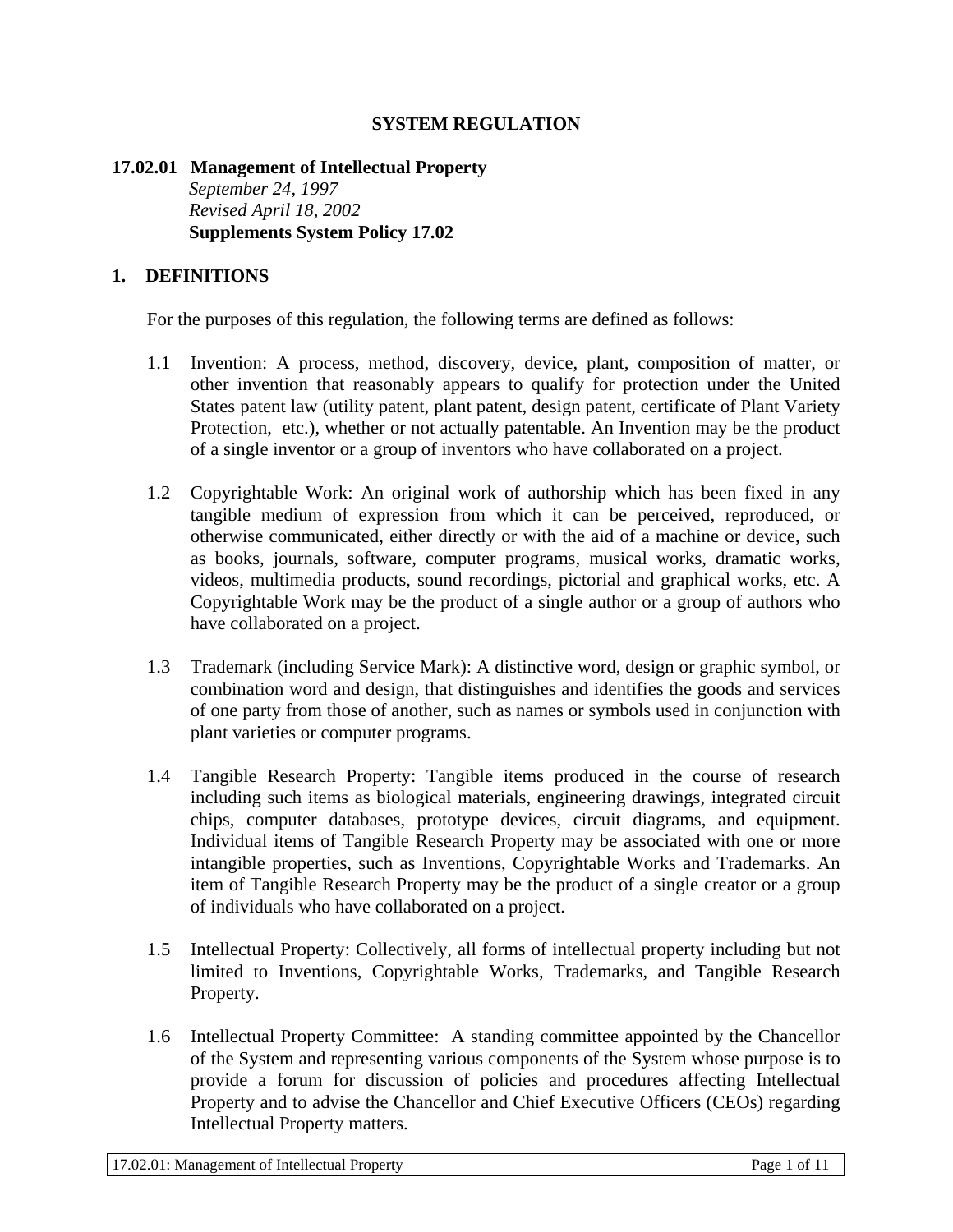1.7 System Technology Licensing Office (TLO): A System administrative office whose mission is to promote the transfer of System technologies for society's use and benefit while generating unrestricted income to support research and education. The TLO is responsible for administration and implementation of the System's Intellectual Property program, and for assisting and advising the System components and the System Intellectual Property Committee.

## **2. GENERAL**

The System has a responsibility for and an interest in the advancement of scientific knowledge and creative work that will enhance its educational, research and service missions and benefit the public it serves. The purpose of these regulations is fourfold:

- 2.1 to encourage the development of Intellectual Property for the best interest of the public, the creator of the Intellectual Property, the System, the System component and the research sponsor; and
- 2.2 to provide timely disclosure and protection of Intellectual Property whether by development, commercialization, or publication, or any combination thereof; and
- 2.3 to allow employees of the System maximum scientific and professional freedom with respect to the method of disclosure and publication of their findings, consistent with any contractual obligations of employment or sponsored research; and
- 2.4 to provide procedures for the protection of System Intellectual Property through patents, copyrights and trademarks, and for the licensing of System Intellectual Property for commercial application, for the benefit of the public.

## **3. APPLICABILITY**

This regulation is applicable to (i) all persons employed by the System; and (ii) any persons using the System facilities under the supervision of System personnel, including but not limited to visiting faculty and adjunct faculty, unless special terms for management of the work of such individuals are negotiated by the System or the applicable System component. System employees should not enter into intellectual property agreements related to outside employment, such as consulting or summer employment agreements, without affirmative notice to the prospective employer that the intellectual property rights of the System cannot be subordinated to a third party consulting or employment agreement.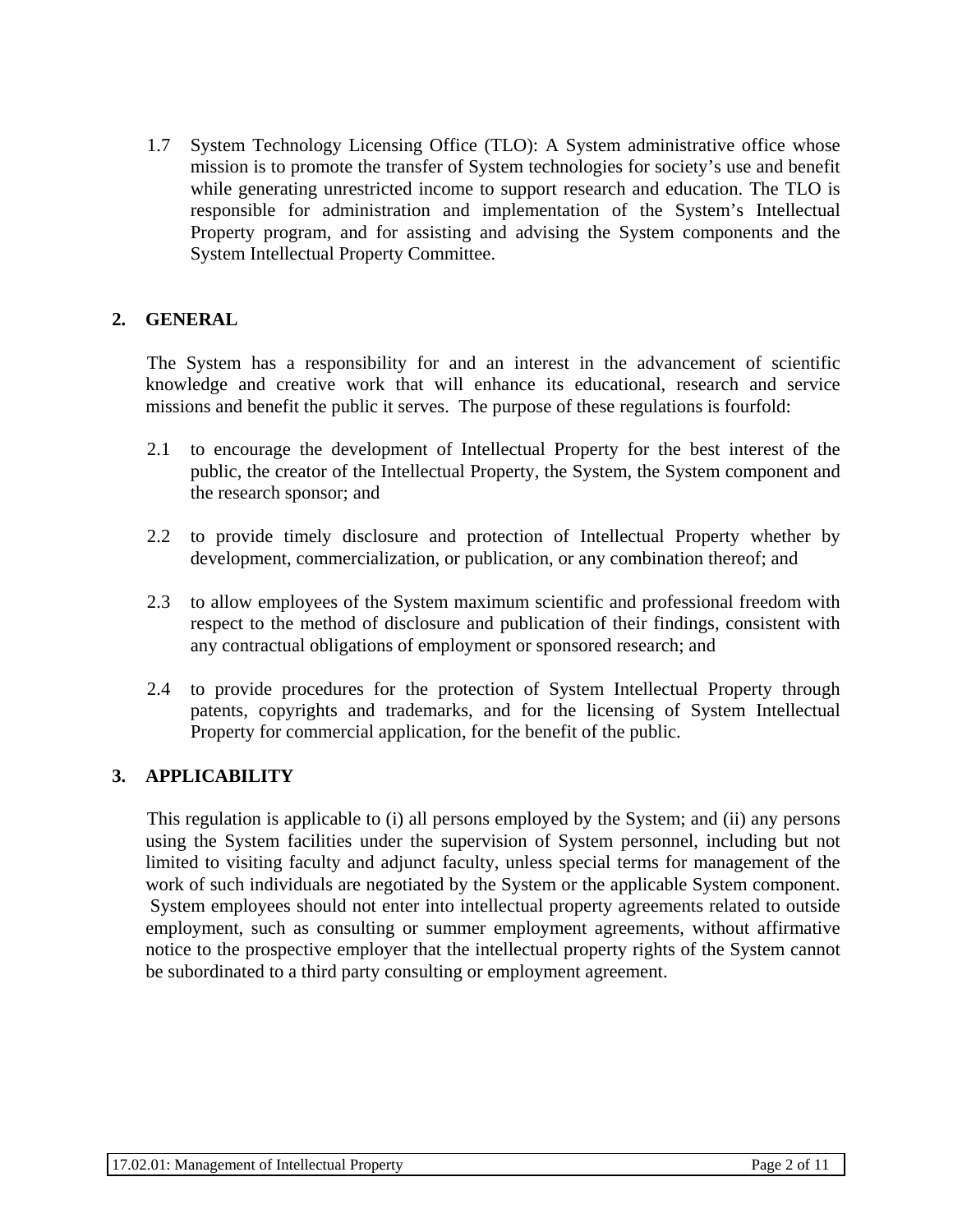## **4. MANAGEMENT OF INVENTIONS**

Inventors shall be permitted maximum freedom with respect to their Inventions, consistent with any obligations to the System. All System employees are required to abide by their obligations and those of the System under research agreements with sponsors.

## 4.1 Ownership

- 4.1.1 An Invention resulting from activities related to an individual's employment responsibilities and/or with support from System-administered funds, facilities or personnel shall be owned by the System.
- 4.1.2 An Invention unrelated to an individual's employment responsibilities that is developed on his or her own time without System support or use of System facilities is not owned by the System.
- 4.1.3 Ownership of an Invention developed in the course of or resulting from research supported by a grant or contract with the federal government (or an agency thereof) or a nonprofit or for-profit nongovernmental entity, shall be determined in accordance with the terms of the sponsored grant or contract, or in the absence of such terms, shall be owned by the System.
- 4.1.4 Present and prospective employees of the System shall, upon request by the Chancellor or the CEO of the respective component, or by the TLO to perfect intellectual property rights, execute an invention assignment agreement in a form prescribed by and available from the TLO to set forth effectively the ownership and rights to inventions. Executed invention assignment agreements shall be maintained in the respective Department Head's office, by the Human Resource Office of the respective System component, in the TLO, or in a similar office as determined by the component CEO.
- 4.2 Disclosure, Assignment and Protection
	- 4.2.1 All persons subject to these regulations under Article 3 above shall promptly disclose through their CEO to the TLO any Invention covered by this regulation, including those made under sponsored research or cooperative arrangements. Disclosure shall be made on a disclosure form prescribed by and available from the TLO. Such persons shall cooperate with the System and the TLO in protecting intellectual property rights in the invention, to the best of their ability. If the System component or the System decides to patent or seek other available protection for the invention, it shall proceed through the TLO, in cooperation with the Office of the General Counsel.
	- 4.2.2 All inventors shall execute appropriate assignment and/or other documents required to set forth effectively the ownership and rights to Inventions.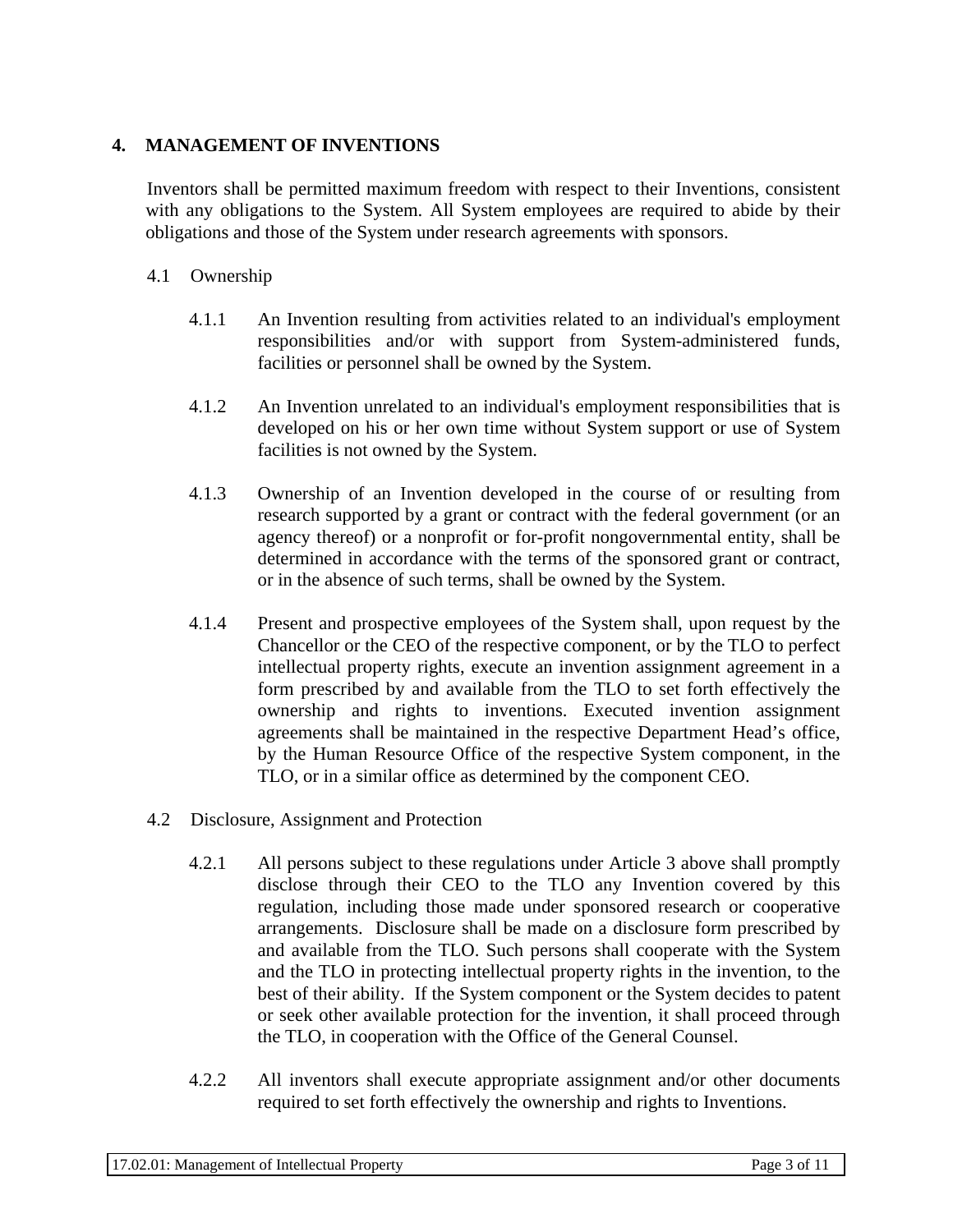- 4.2.3 The CEO, in cooperation with the TLO, will determine whether the System component desires to commit funding to obtain protection for the Invention, and shall so notify the TLO and the inventor of the decision. In many cases, the CEO may advise the TLO to seek to identify one or more licensees who will bear the cost of obtaining patent protection.
- 4.2.4 In those instances where the inventor perceives that delay would jeopardize obtaining the appropriate protection for the Invention, the inventor may request that the System component expedite its decision as to whether or not it shall proceed to file a patent application or take other steps to obtain available protection.
- 4.3 Negotiation and Execution of License Agreements for Inventions
	- 4.3.1 License agreements granting to a third party the right to use, develop, or otherwise commercialize System-owned Inventions are encouraged. The TLO has primary responsibility for negotiating with parties having an interest in such activities, on behalf of and in close coordination with the CEOs of the System components (or their designees) administering the research from which the Invention was developed.
	- 4.3.2 Final terms of a license agreement for a System-owned Invention must be approved by the CEO of the System component administering the work, as well as the Office of the General Counsel, in accordance with contract management protocols specified in Section 25 of the System Policy and Regulation Manual. The TLO will secure such approvals and then shall forward a recommendation to the Chancellor. Any agreement to license or transfer ownership of System-owned Inventions must be approved by the Chancellor.
- 4.4 Obligations to Sponsors

The TLO, in cooperation with the sponsored projects offices of the System components, and the Texas A&M Research Foundation, shall coordinate reporting requirements and other obligations to research sponsors regarding Inventions developed under a research contract or grant, including but not limited to obligations to the US Government under 37CFR¶401.

# **5. MANAGEMENT OF COPYRIGHTABLE WORKS**

The System encourages the preparation and publication of Copyrightable Works that result from teaching, research, scholarly and artistic endeavors by members of the faculty, staff and student body of the System components. Authors shall be permitted maximum freedom with respect to their Copyrightable Works, consistent with the obligations to the System. Copyrightable works may be created under a variety of circumstances and conditions which impact the ownership and subsequent management thereof, as follows.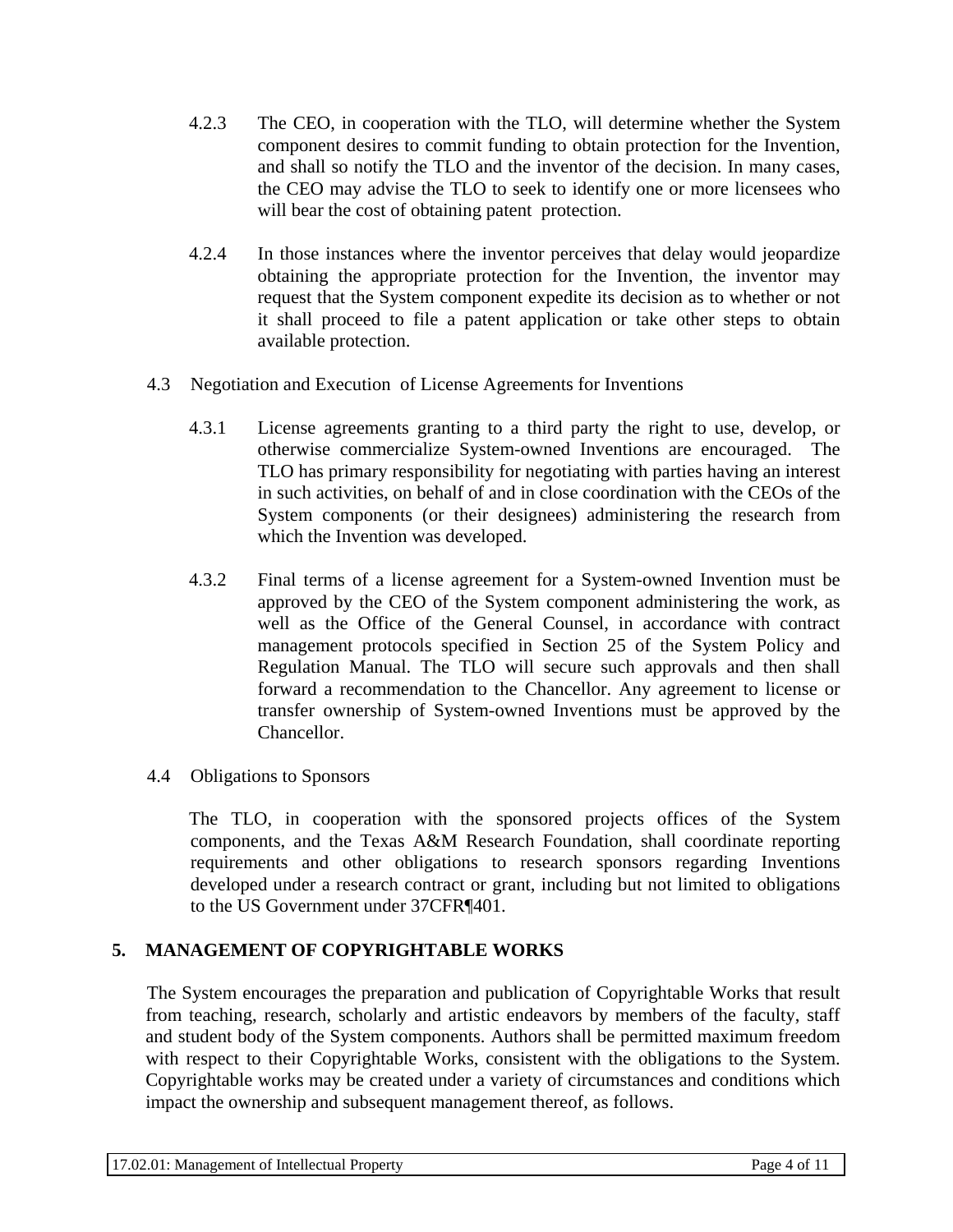## 5.1 Ownership of Copyrightable Works

#### 5.1.1 Books, Articles and Similar Works

In keeping with academic tradition, and except to the extent required by the terms of any funding agreement, the System does not claim ownership to pedagogical, scholarly or artistic works, regardless of their form of expression. Such works include but are not limited to faculty-prepared works such as textbooks, course materials and refereed literature. Such works include those of students created in the course of their education, such as dissertations, papers and journal articles. Furthermore, the System claims no ownership in popular nonfiction, novels, poems, musical compositions or other works of artistic imagination that are not works for hire (see 5.1.2 below). If title to copyright in works defined within this section vests in the System by law, the System or its component will, upon request and to the extent consistent with its legal obligations, convey copyright to the authors of such Copyrightable Works. If a faculty member retains title to copyright in teaching or course materials that are not works for hire (see 5.1.2 below), such as class notes, curriculum guides and laboratory notebooks, the System and/or the System component shall retain a royalty-free right to use the materials for educational purposes.

#### 5.1.2 Institutional Works or "Works for Hire"

The System, or the System component as applicable, shall retain ownership of Copyrightable Works created as institutional rather than personal efforts, that is, created for institutional purposes in the course of the creators' employment, including but not limited to simultaneous or sequential contributions over time by numerous faculty, staff or students. For instance, work assigned to programmers is Institutional Work or "work for hire" as defined by law, as is software developed for System or System component purposes by staff working collaboratively. Brochures, training programs, CD-ROMs, videos, and manuals for which staff members are hired to develop are other examples of Institutional Works, or work for hire. The System or the System component owns all right, title and interest in such Institutional Works.

## 5.1.3 Works Developed with Significant Use of Resources

Copyrightable Works that are not works for hire (see 5.1.2 above) but are works that are developed with integral and significant use of funds, space, hardware, or facilities administered by a System component, where use was essential and substantial rather than incidental, shall be owned by the System component. Furthermore, Copyrightable Works that are not works for hire (see 5.1.2 above) but are works that are developed in the course of or resulting from research supported by a grant or contract with the federal government (or an agency thereof) or a nonprofit or for-profit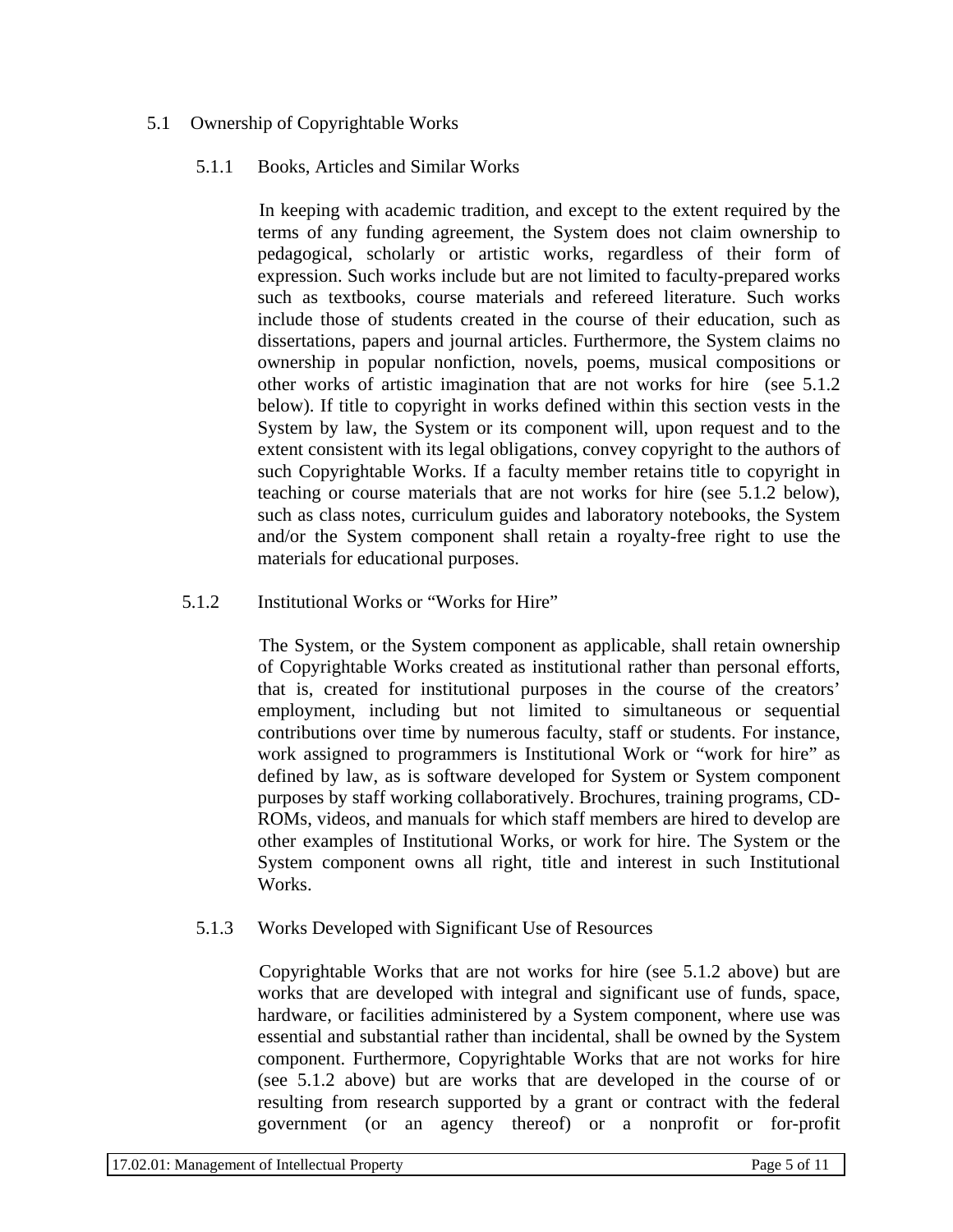nongovernmental entity, or by a private gift or grant to the System, shall be determined in accordance with the terms of the sponsored grant or contract, or in the absence of such terms and to the extent consistent with copyright law, shall be owned by the System component administering the grant or contract. The System recognizes and affirms the traditional academic freedom of its faculty and staff to publish pedagogical, scholarly or artistic works without restriction. In keeping with this philosophy, the System will not construe the provision of offices or library facilities as constituting significant use of System resources, except for those instances where the resources were furnished specifically to support the development of such Copyrightable Works.

- 5.1.4 Present and prospective employees of the System shall, upon request by the Chancellor or the CEO of the respective component, or by the TLO to perfect intellectual property rights, execute an assignment agreement in a form prescribed by and available from the TLO to set forth effectively the ownership and rights to Copyrightable Works. Executed invention assignment agreements shall be maintained in the respective Department Head's office, by the Human Resource Office of the respective System component, in the TLO, or in a similar office as determined by the component CEO.
- 5.2 Disclosure, Assignment and Protection
	- 5.2.1 Authors of Copyrightable Works that are not owned by the System, or any of its components, own the copyrights in their works and are free to publish them, register the copyright, and to receive any revenues which may result therefrom.
	- 5.2.2 Authors of Copyrightable Works that are not works for hire (see 5.1.2 above) but are works that are owned by the System under paragraph 5.1.3 shall promptly disclose to their CEO any work of authorship covered by this regulation (including those made under sponsored research or cooperative arrangements). Disclosure shall be made on a disclosure form prescribed by and available from the TLO, and a copy shall be filed with that office. Such persons shall cooperate with the System component and the TLO to the best of their ability in protecting intellectual property rights in the work of authorship. Furthermore, upon request by the TLO to perfect intellectual property rights, such persons shall warrant that, to the best of his/her knowledge, the work does not infringe upon any existing copyright or other legal rights, that work not identified as quotations is the expression or creation of the author; and that necessary permission for quotation and the use of third party works has been obtained.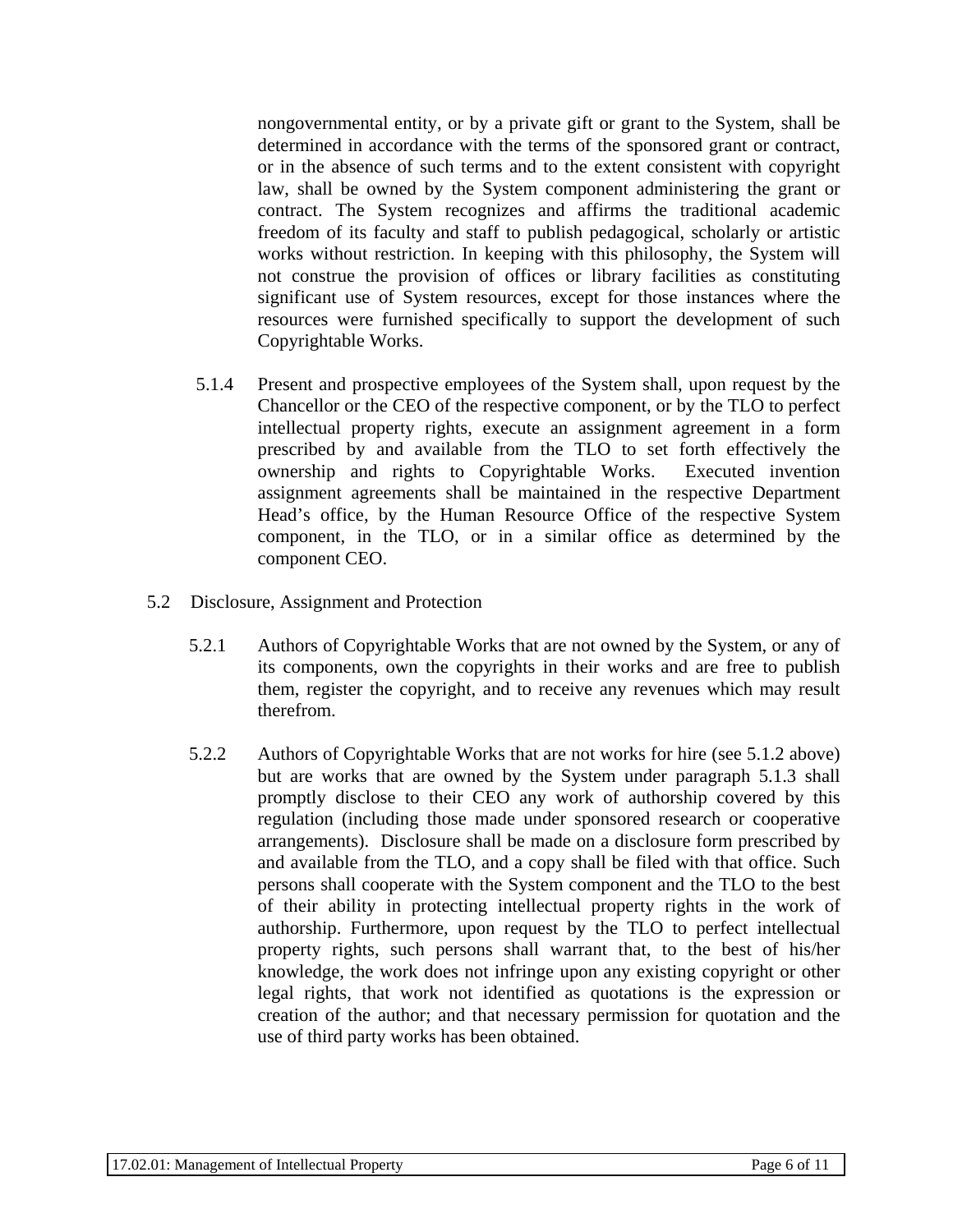5.3 Negotiation and Execution of Agreements for Copyrightable Works

Agreements permitting a party to use, develop, or otherwise commercialize Copyrightable Works owned by the System or any of its components are encouraged. The component from which the work resulted has primary responsibility for negotiating with third parties having an interest in using, developing or otherwise commercializing Copyrightable Works. The CEO of the component may request assistance from the TLO regarding the protection and licensing of the Copyrightable Work.

5.4 Software as Patentable Subject Matter

In recent years, the US Patent and Trademark Office has determined that software which meets certain technical and legal criteria may be patentable. In the case that software originally disclosed as a Copyrightable Work subsequently is determined to be patentable subject matter, and the System or System component chooses to seek patent protection for the software, then such software shall be managed under this regulation as an Invention.

## **6. DISTRIBUTION OF INCOME FROM COMMERCIALIZATION AND LICENSING**

6.1 Distribution of Income from Inventions

All monetary proceeds from commercialization of System-owned inventions, including royalties, equity interests, and dividends, are the property of the System. Income received by the System from commercialization of an Invention will be distributed as follows:

- Step 1 Deduct the costs of obtaining legal protection for the invention to arrive at "adjusted income" (when such costs are not provided from other sources). When there is no adjusted income after deduction of costs, see Guaranteed Minimum to Inventor(s) below.
- Step 2 Deduct fifteen percent (15%) from adjusted income. This deduction is directed toward covering the expenses (excluding patent expenses) for administering the TLO.
- Step 3 Distribute the remaining adjusted income as follows: fifty percent (50%) to the inventor and fifty percent (50%) to the System component administering the research from which the invention was developed.
- Step 4 If there is no adjusted income after deduction of costs in Step 1, or when the inventor's (inventors') portion of the adjusted income is less than 20% of the gross income, the inventor(s) will receive an amount equal to 20% of the gross. Under these circumstances, the inventor's (inventors') share will be subtracted from gross income and any adjusted income will be distributed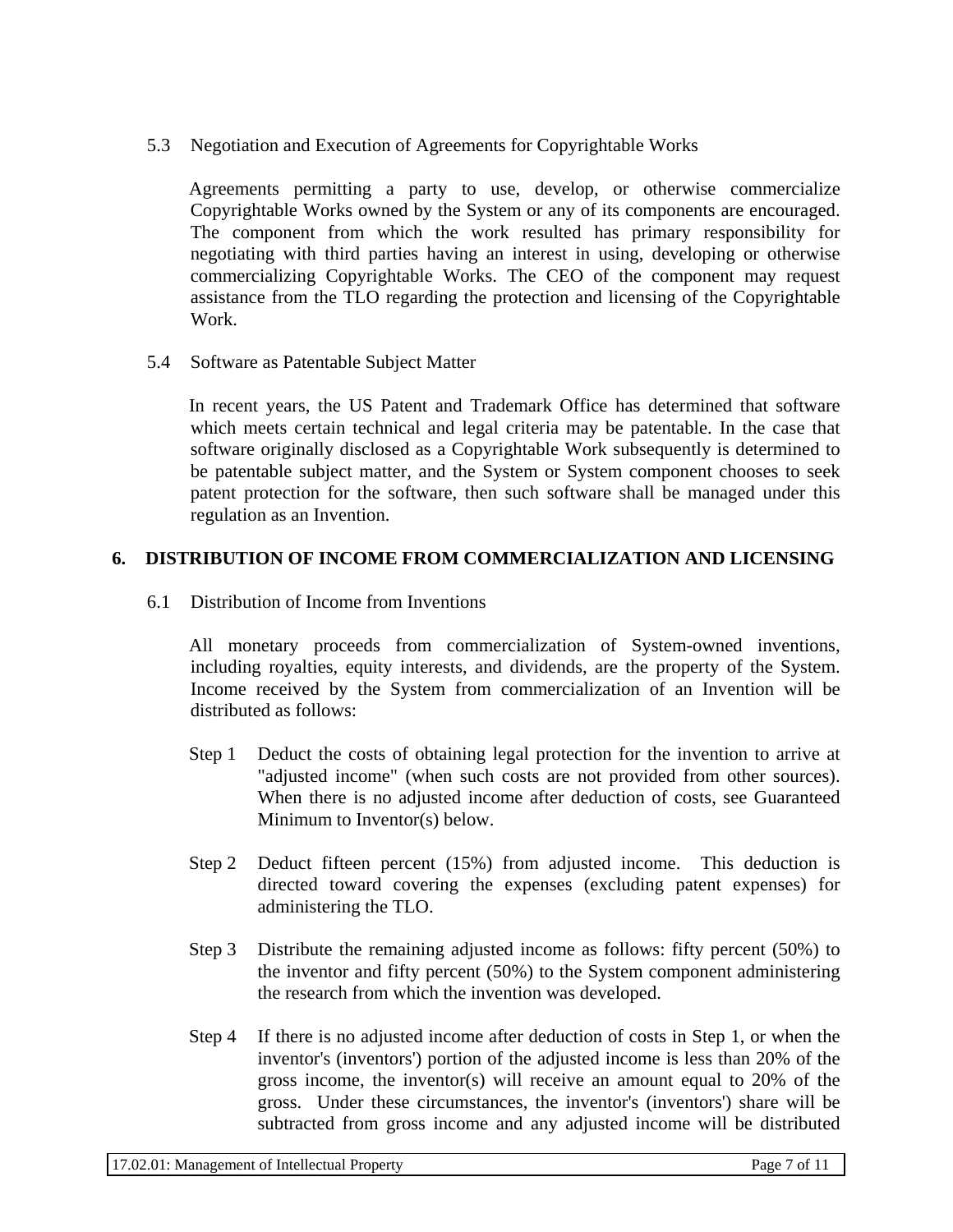fifteen percent (15%) to the TLO and the remainder to the System component from which the discovery or invention originated. When the inventor's (inventors') portion of adjusted income is equal to or greater than 20% of gross income, the distribution will be as described in steps 2 and 3 above.

In the event of multiple inventors, the inventors will agree among themselves as to the distribution of the income accruing to the inventors; distribution of the inventors' share shall be made only upon receipt by the TLO of a signed agreement between the inventors. In the event that such persons cannot agree upon an appropriate sharing arrangement as evidenced by a clear and unequivocal written agreement, that portion of the income to which the inventors are entitled under this regulation will be distributed as the CEO of the component may deem appropriate under the circumstances. Such a decision shall be binding on the inventors.

In the event that an inventor is a joint employee of two or more System components, or in the event that inventors represent two or more System components, the component CEOs will agree as to the distribution of the income accruing to the components and the inventors, considering such factors as annualized FTE by component and relative contributions of the inventors to the work. If the component CEOs cannot agree upon the distribution of income, the Chancellor or designee will make the decision as deemed appropriate under the circumstances and such decision shall be binding on the components and the inventors.

6.2 Distribution of Income from Inventions In the Case of Death

In the case of death or incapacitation of an inventor, income distributions shall be made pursuant to the Texas Probate Code and the United States Internal Revenue Service.

6.3 Distribution of Income from Copyrightable Works

All monetary proceeds from commercialization of Copyrightable Works, including royalties, equity interests, and dividends, are the property of the System component from which the work emerged. Income received from commercialization of Copyrightable Works will be distributed as follows:

- 6.3.1 Institutional Works (see 5.1.2). The System component shall be entitled to all income from distribution or commercialization of Institutional Works.
- 6.3.2 Works Developed with Significant Use of Resources (see 5.1.3), and commercialized by the TLO on behalf of the System component. In cases where the System component has requested that the TLO conduct the commercialization or distribution of the Copyrightable Work on behalf of the System component, the distribution of income shall be made in accordance with steps outlined in paragraph 6.1 above.
- 6.3.3 Works Developed with Significant Use of Resources (see 5.1.3), and distributed by the System Component. In cases where the System component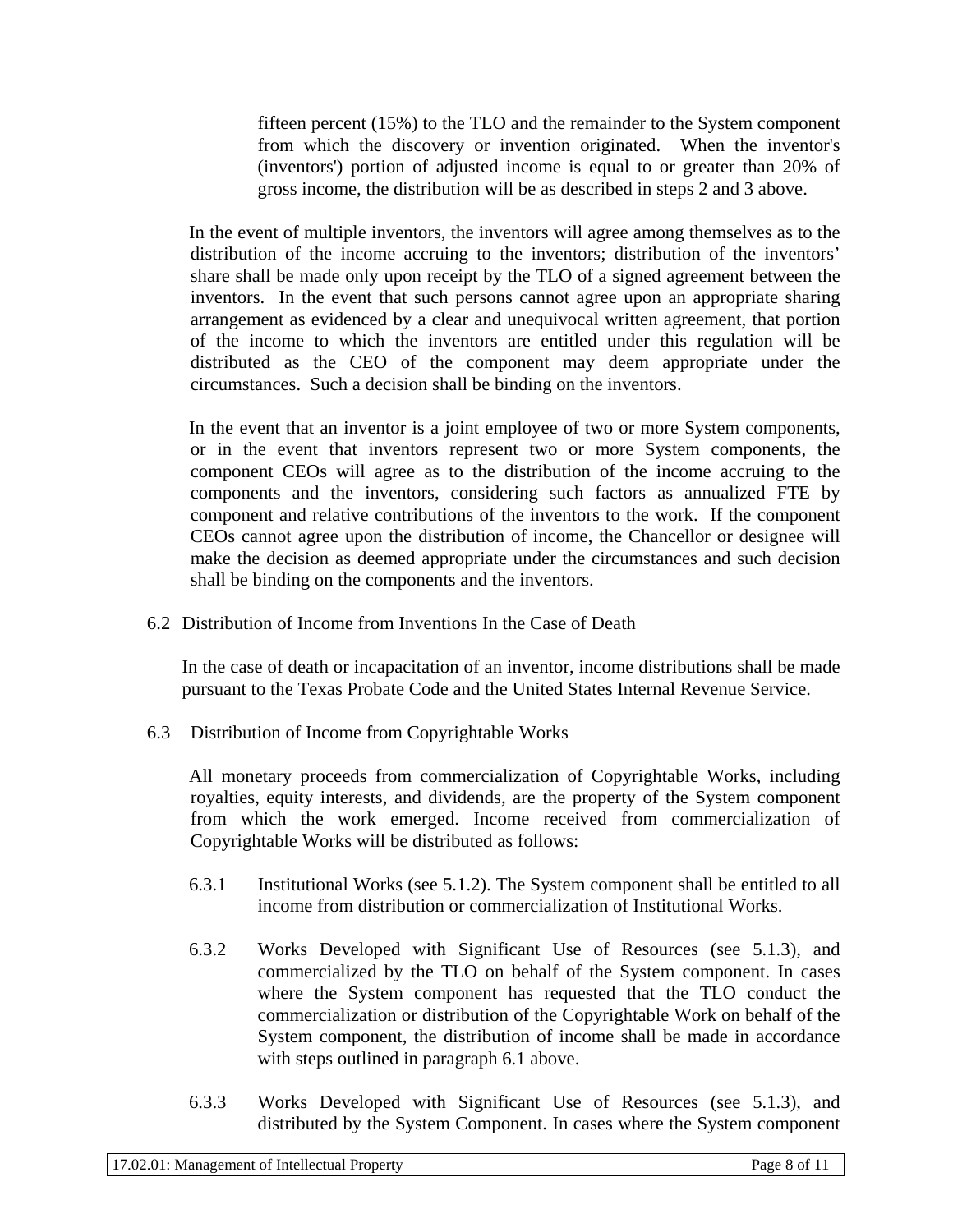conducts the commercialization or distribution of the Copyrightable Work, the distribution of income shall be as follows: fifty percent (50%) to the System component and fifty percent (50%) to the author.

In the event of multiple authors, the authors will agree among themselves as to the distribution of the income accruing to the authors; distribution of the authors' share shall be made only upon receipt of a signed agreement between the authors. In the event that an author is a joint employee of two or more components, or in the event that authors represent two or more components, the components will agree as to the distribution of the income accruing to the components, considering such factors as annualized FTE by component and relative contributions of the authors to the work.

6.4 Equity and Other Nonmonetary Returns

The System or its components may negotiate, but shall not be obligated to negotiate, for equity interests in lieu of or in addition to royalty and/or monetary consideration as a part of an agreement relating to Inventions or Copyrightable Works.

- 6.4.1 Inventors and authors may receive up to fifty percent (50%) of any equity or other nonmonetary consideration received by the System or its components under this section. However, the System may choose to receive the consideration under terms that restrict its ability to sell, distribute or otherwise deal with the equity interests. In such cases, any restrictions on the System's interest shall be equally applicable to the interest of the inventor or author, unless waived or varied in writing and signed by the Chancellor, the CEO and the inventor (for inventions), or by the CEO and the authors (for Copyrightable Works).
- 6.4.2 Neither the System nor any component thereof acts as a fiduciary for any person concerning equity or other consideration received under the terms of this regulation.
- 6.4.3 Inventors and authors should refer to System Regulation 31.05.01 regarding System regulation and state law addressing equity ownership.

# **7. TRADEMARKS**

In most situations, a Trademark identifies an item of intellectual property, such as a computer program or a plant variety. In other situations, a Trademark identifies an educational, service, public relations, research or training program of the System or its components. The System, or the applicable System component, owns all right, title and interest in Trademarks related to an item of Intellectual Property owned by the System or its components, or to a program of education, service, public relations, research or training program of the System or its components. All income from the licensing of a Trademark shall belong to the System, or the System Component, as applicable.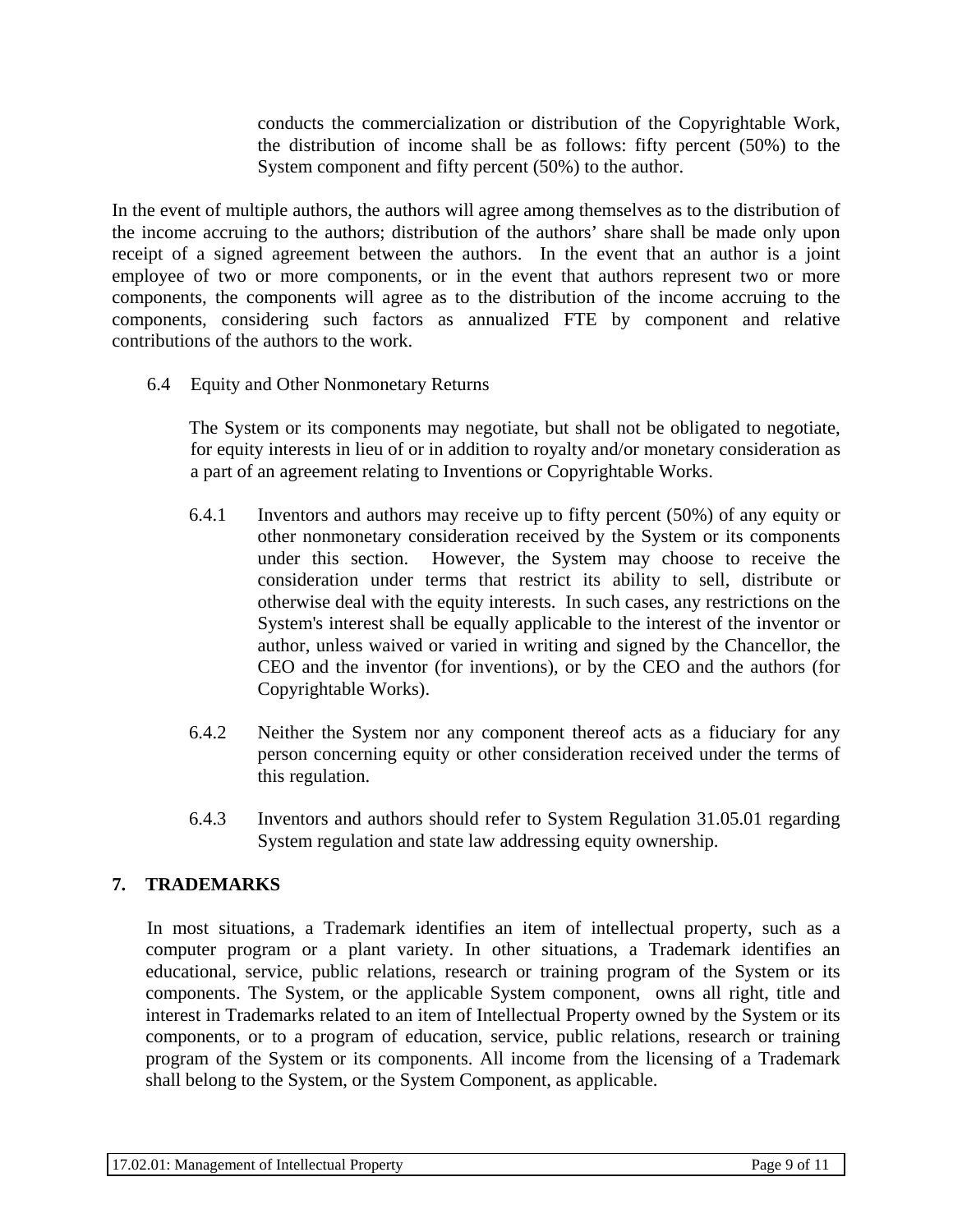## **8. TANGIBLE RESEARCH PROPERTY**

- 8.1 The System owns all right, title and interest in Tangible Research Property related to an individual's employment responsibilities and/or developed with support from System-administered funds, facilities, equipment or personnel.
- 8.2 For purposes of management of the asset, Tangible Research Property shall be managed as an Invention under paragraphs 4.2, 4.3 and 4.4, with distribution of income from the distribution or commercialization of such Tangible Research Property made in accordance with paragraph 6.1.

## **9. PROVISIONS FOR RELEASE OF RIGHTS TO INVENTORS AND AUTHORS**

The System may release to the inventor(s) its rights to an Invention, and the System or any of its components may release its rights to a Copyrightable Work, with the following provisions.

- 9.1 The System, or the applicable component, shall retain for the System and all components thereof a perpetual, royalty-free license to use the Invention or Copyrightable Work, and any corresponding patents or copyrights, for research, education and service purposes.
- 9.2 The System, or the applicable component, shall receive a share of all proceeds generated from commercialization of the Invention or Copyrightable Work after the inventor or author has recovered documented out-of-pocket costs for obtaining legal protection for the Invention or Copyrightable Work, the amount of such share to be negotiated at the time of the release.
- 9.3 In the case of a release of rights to the inventor or author, the inventor or author shall not be entitled to a share of proceeds received by the System under paragraph 9.2.

## **10. OFFERS OF INTELLECTUAL PROPERTY**

- 10.1 If an individual chooses to offer to the System certain intellectual property in which the System has no claim, the System may accept ownership of the intellectual property provided that:
	- (1) the individual makes the offer through one of the System components as if the intellectual property had been created within the System;
	- (2) the individual agrees to all provisions (including distribution of income provisions) of System Regulation 17.02.01, *Management of Intellectual Property*;
	- (3) the individual warrants that he or she owns all right, title and interest to the intellectual property, and that to the best of his or her knowledge, the